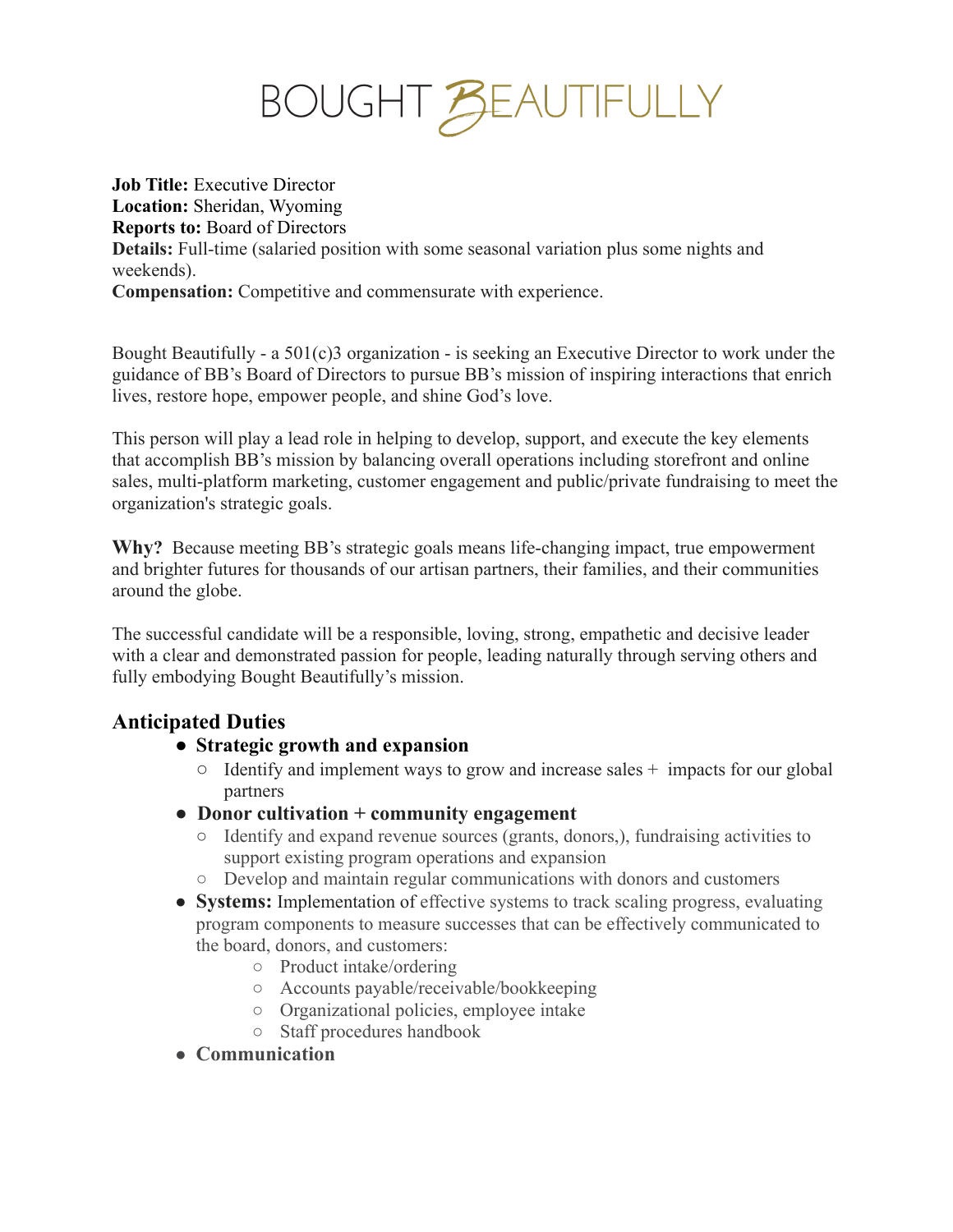- Work with the Director of Impact to deepen and refine all aspects of communications and brand management with the goal of building an ever-stronger brand.
- **● Finances**
	- Regular/monthly accounting and tax responsibilities, including bill pay, sales tax, and payroll
	- Work with 3rd-party accountant for annual 990 creation and filing
	- Work with the finance committee to create and implement the Annual Budget

#### **● Human Resources**

- Identify, recruit, train, develop, equip, and lead a talented team of employees critical to accomplishing the mission of the organization, including:
	- Director of Impact
	- Shop Manager
	- Shipping and Fulfillment Associate
- **● Develop and Maintain relationships with:**
	- Artisan Partners
	- Engaged Churches
	- Past and Current Donors
	- Retail Customers
	- Other Strategic Partnerships

## **Our Ideal Candidate:**

- Is a kind and loving human who learns quickly, loves fun, listens well and takes initiative.
- Is a detail-oriented problem solver with excellent and comprehensive communication skills.
- Loves to engage with others to inspire, motivate, and educate about fair trade, empowerment and transformation through authentic storytelling.
- Has experienced other cultures firsthand and possesses a deep appreciation and respect for other cultures.
- Has an uncanny ability to multitask and prioritize effectively in a fast-paced retail environment.
- Enjoys working with a team and excels at coordinating with passionate volunteers.
- Possesses a strong work ethic with an ownership mentality.
- Is absolutely trustworthy and dependable.
- Knows a thing or two about jewelry, home decor, women's/men's fashion, general retail, and social trends.

#### **Required Qualifications:**

- Passion for living out love and faith as advocates for helping vulnerable people experience life-changing transformation around the world.
- Proven ability to identify and develop new marketing opportunities and maintain meaningful relationships with customers while building brand recognition.
- Strong ability to conduct market research, create and implement a plan, follow-through on the plan while engaging and motivating team members.